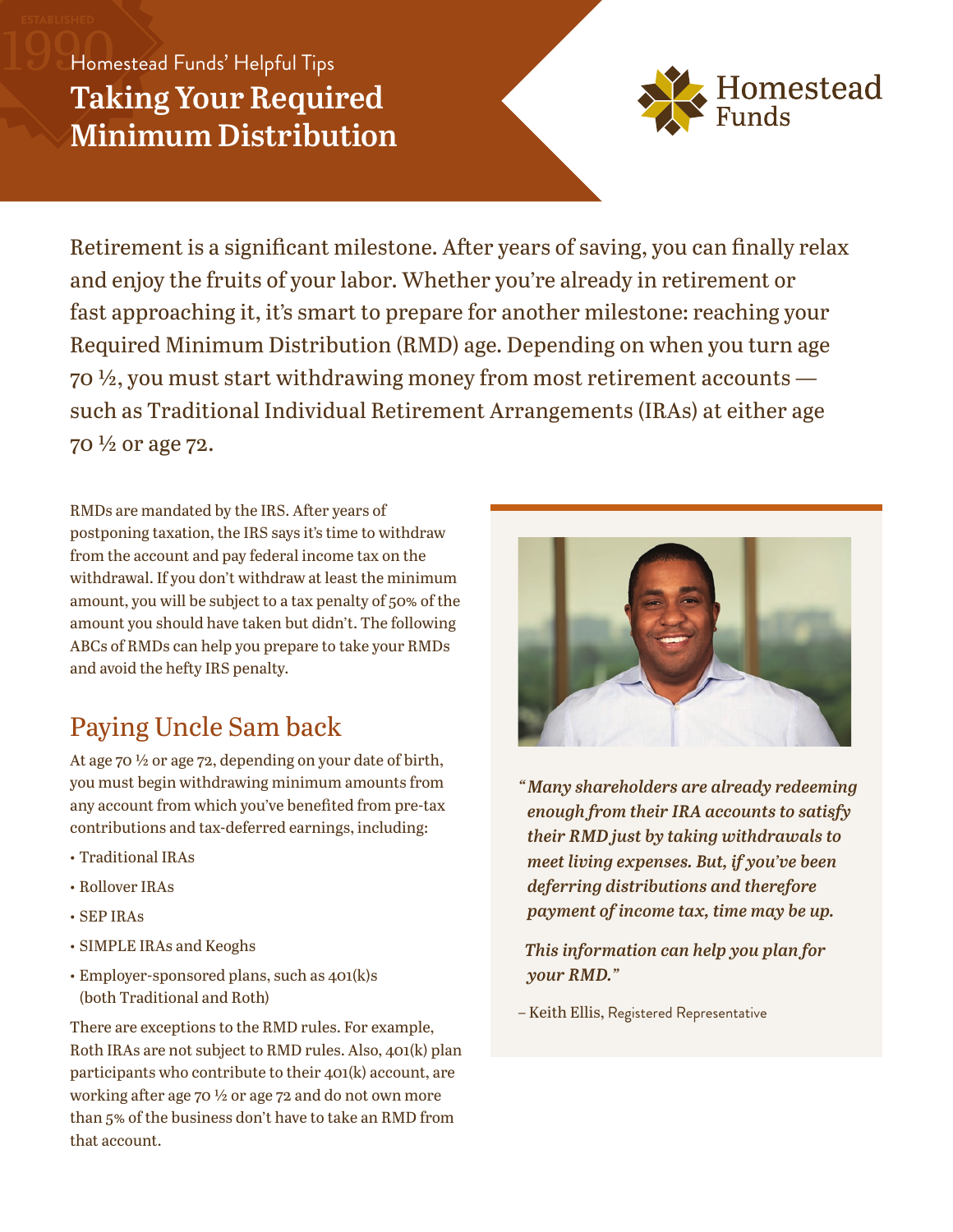## When to Start Taking RMDs

The Setting Every Community Up for Retirement Enhancement (SECURE) Act was passed by Congress in December 2019 and introduced changes to RMD rules for IRA owners. The changes depend on when the IRA owner turns 70 ½. Refer to the chart below to see how the SECURE Act may impact your RMDs:

|                                       | If you turn $70\frac{1}{2}$<br><b>BEFORE</b> January 1, 2020                                                                                                                                                                                                                                                                                                                                                                                                                                                                                                                                                                                            | If you turn 70 1/2<br>ON OR AFTER January 1, 2020                                                                                                                                                                                                                                                                                                                                                                                                                                                                                                                                                                                                                                           |
|---------------------------------------|---------------------------------------------------------------------------------------------------------------------------------------------------------------------------------------------------------------------------------------------------------------------------------------------------------------------------------------------------------------------------------------------------------------------------------------------------------------------------------------------------------------------------------------------------------------------------------------------------------------------------------------------------------|---------------------------------------------------------------------------------------------------------------------------------------------------------------------------------------------------------------------------------------------------------------------------------------------------------------------------------------------------------------------------------------------------------------------------------------------------------------------------------------------------------------------------------------------------------------------------------------------------------------------------------------------------------------------------------------------|
| What age do RMDs<br>begin?            | You are subject to RMD requirements beginning<br>the year you turn 70 1/2.                                                                                                                                                                                                                                                                                                                                                                                                                                                                                                                                                                              | You are subject to RMD requirements<br>beginning the year you turn 72.                                                                                                                                                                                                                                                                                                                                                                                                                                                                                                                                                                                                                      |
| When is your first<br>RMD due?        | The IRS gives you two choices: Take your RMD<br>by December 31 the year you turn 70 1/2, or<br>put it off until April 1 of the following year. This<br>option is available for your first RMD only and<br>helps you continue to benefit a little longer from<br>any tax-deferred growth.<br>However, if you delay your RMD, you will be<br>required to take both your first and second<br>RMD in the same tax year, so you should plan<br>accordingly for the additional income tax due.                                                                                                                                                                | The IRS gives you two choices: Take your RMD<br>by December 31 the year your turn 72, or put<br>it off until April 1 of the following year. This<br>option is available for your first RMD only and<br>helps you continue to benefit a little longer<br>from any tax-deferred growth.<br>However, if you delay your RMD, you will be<br>required to take both your first and second<br>RMD in the same tax year, so you should plan<br>accordingly for the additional income tax due.                                                                                                                                                                                                       |
| <b>Subsequent RMDs</b>                | All RMDs after the first year must be taken by<br>December 31 of a given year.                                                                                                                                                                                                                                                                                                                                                                                                                                                                                                                                                                          | All RMDs after the first year must be taken by<br>December 31 of a given year.                                                                                                                                                                                                                                                                                                                                                                                                                                                                                                                                                                                                              |
| Calculating your<br><b>RMD</b> amount | Your Required Minimum Distribution is<br>determined by your age and your account<br>balance and is based on your distribution period,<br>defined by the IRS life expectancy tables.<br>To calculate your RMD, combine your IRA<br>balances as of December 31 of the previous<br>year, then divide that amount by the distribution<br>period (See IRS Publication 590 for the<br>Uniform Lifetime Expectancy Table, the most<br>commonly used chart to figure mandatory<br>distributions).<br>Inherited IRAs do not always follow this<br>calculation method, so it's wise to consult your<br>tax advisor for help determining your RMD in<br>this case. | Your Required Minimum Distribution is<br>determined by your age and your account<br>balance and is based on your distribution<br>period, defined by the IRS life expectancy<br>tables.<br>To calculate your RMD, combine your<br>IRA balances as of December 31 of the<br>previous year, then divide that amount by the<br>distribution period (See IRS Publication 590<br>for the Uniform Lifetime Expectancy Table,<br>the most commonly used chart to figure<br>mandatory distributions).<br>Most Inherited IRAs do not follow this<br>calculation method, so it's wise to consult your<br>tax advisor for help determining your RMD in<br>this case. Please see below for more details. |
| <b>Potential Penalties</b>            | Take your RMD on time. The IRS penalty for<br>missing the deadline can be costly $-$ up to 50%<br>of the amount you should have taken but did<br>not.                                                                                                                                                                                                                                                                                                                                                                                                                                                                                                   | Take your RMD on time. The IRS penalty for<br>missing the deadline can be costly $-$ up to<br>50% of the amount you should have taken but<br>did not.                                                                                                                                                                                                                                                                                                                                                                                                                                                                                                                                       |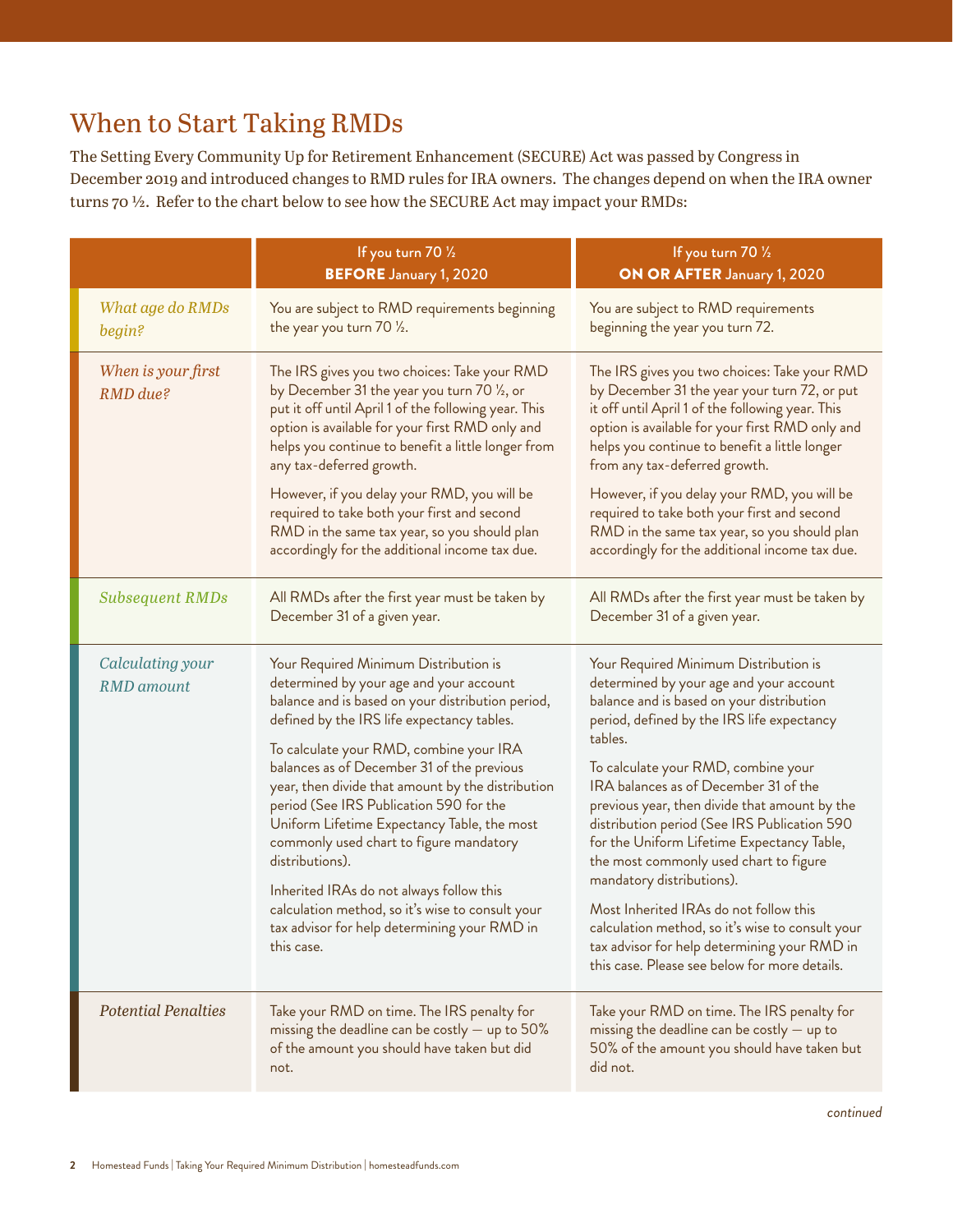|                                          | If you turn 70 1/2<br><b>BEFORE</b> January 1, 2020                                                                                                                                                                                                                                                                                                               | If you turn $70\frac{1}{2}$<br>ON OR AFTER January 1, 2020                                                                                                                                                                                                                                                                                                                                                                                                                                                                                                                                                                                       |
|------------------------------------------|-------------------------------------------------------------------------------------------------------------------------------------------------------------------------------------------------------------------------------------------------------------------------------------------------------------------------------------------------------------------|--------------------------------------------------------------------------------------------------------------------------------------------------------------------------------------------------------------------------------------------------------------------------------------------------------------------------------------------------------------------------------------------------------------------------------------------------------------------------------------------------------------------------------------------------------------------------------------------------------------------------------------------------|
| <b>Inherited IRA</b><br><b>RMD</b> Rules | For IRAs inherited from original owners who<br>passed away before January 1, 2020, you will<br>need to take RMDs. This applies to both<br>inherited Traditional IRAs and inherited Roth<br>IRAs. If you inherit an IRA from your spouse,<br>you can choose to put the IRA assets into an<br>IRA in your own name and potentially delay<br>needing to take an RMD. | For IRAs inherited from original owners who<br>passed away on or after January 1, 2020,<br>distributions to fully deplete the account<br>generally must be taken within 10 years of<br>the date of death of the account owner. This<br>applies to both inherited Traditional IRAs and<br>inherited Roth IRAs.<br>Exceptions to the 10-year rule include when<br>the beneficiary is: a surviving spouse, a minor<br>child (full distribution required within 10 years<br>of the year in which the child reaches the age<br>of majority), disabled or chronically ill, and/or<br>is less than 10 years younger than the original<br>account owner. |

*Tax rules can be complex. We recommend you consult with a tax advisor if you meet any of these exceptions.* 



*Take your RMD on time. The IRS penalty for missing the deadline can be costly — up to 50% of the amount you should have taken but did not.*

## We can make the process easier

### **We can simplify RMDs for any Homestead Funds accounts you own. For example, Homestead Funds can:**

*Calculate your RMD for you.* For Traditional IRAs, we can calculate your RMD upon request. In addition, if you have taken other distributions during the year, we can advise whether those amounts were sufficient to have met the required minimum distribution for the year.

*Remind you of important deadlines.* Each year, we send a reminder letter and distribution form to shareholders who have reached the RMD age (see chart above for more details). You can use the Traditional/Inherited IRA Required Minimum Distribution (RMD) Form, or call us toll-free at 800.258.3030 to instruct us to calculate the RMD for your Homestead Funds accounts. We can perform a single annual calculation, or you can instruct us to perform this calculation annually over the life of the account.

*Minimize your paperwork.* If you instruct us to perform the RMD calculation annually over the life of the account, you don't need to submit a new RMD Form each year. Your information stays on file with us.